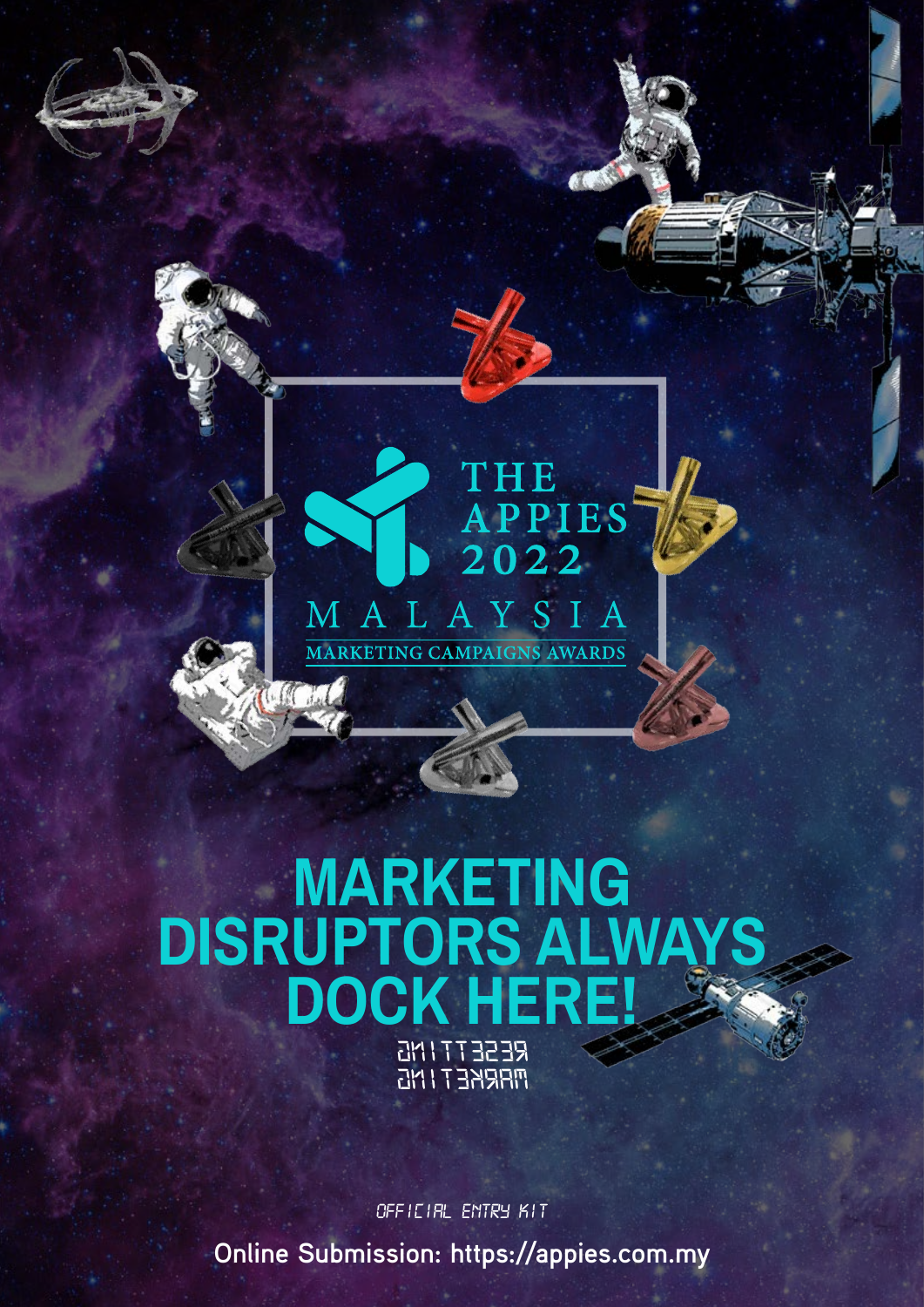

# **CONTENTS**

,,,,,

| PRESIDENT'S MESSAGE |         |
|---------------------|---------|
| WHO CAN PARTICIPATE | 4       |
| ENTRY GUIDELINES    | $5 - 6$ |
| ENTRY FORM          | $7 - 9$ |
| CHECKLIST           | 10      |



**2** THE APPIES 2021 MALAYSIA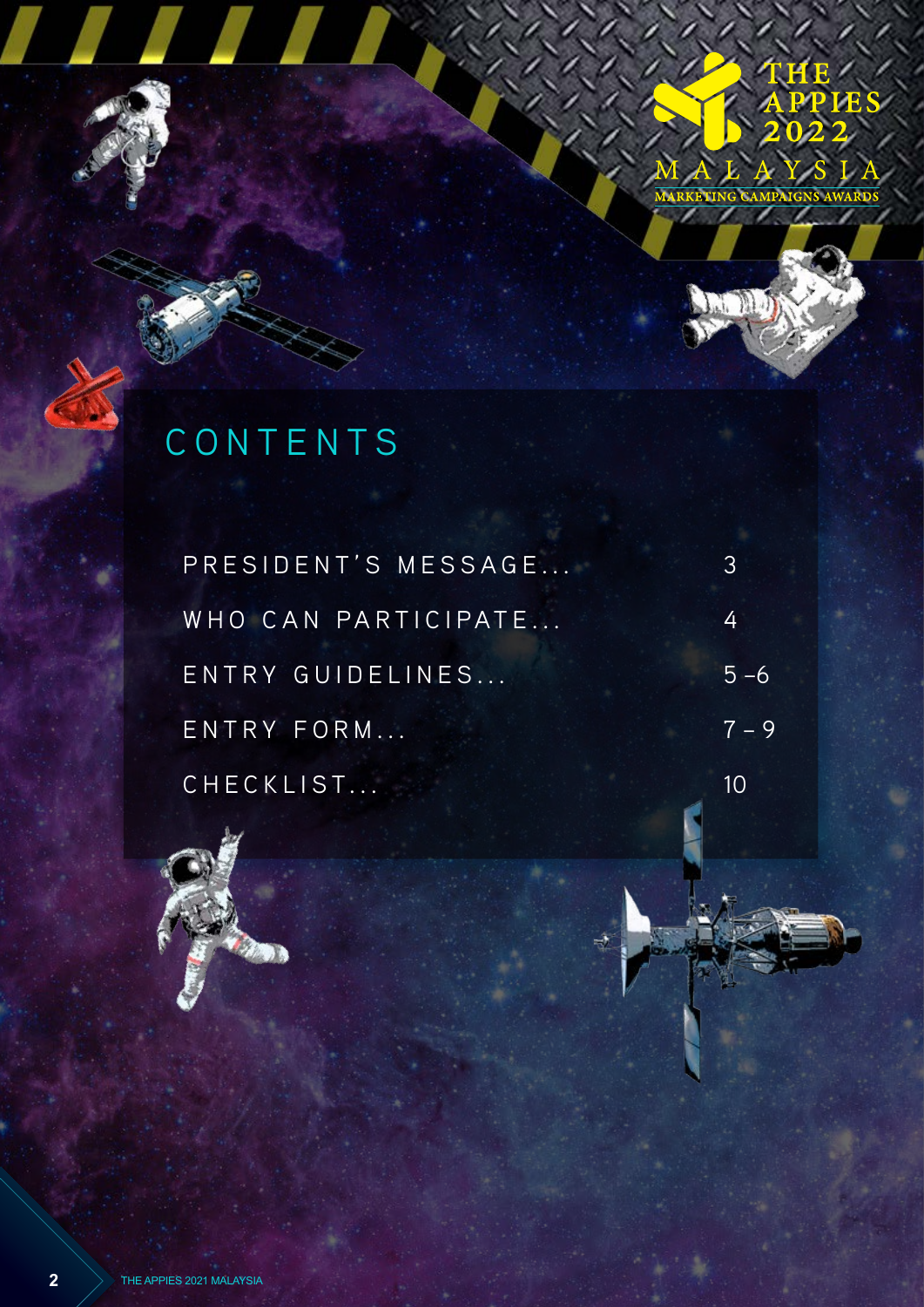## **PRESIDENT'S MESSAGE**

### **President's Message**

The highly acclaimed APPIES – the annual festival showcasing the best ideas in marketing across Asia – is back with its seventh Malaysian edition.

APPIES Malaysia is an annual festival of the best marketing ideas, held over two days and it is organised by MARKETING magazine on July 15 & 16, 2022 for judging & presentations

What sets The APPIES apart from other events is that each featured campaign is presented Live by the brand marketers and campaign creators themselves before a panel of local and regional judges an industry audience.

Known as the "TED of Marketing", campaigns are presented in an interactive format comprising of a four-minute creative reel summary, followed by a six-minute oral presentation highlighting significant aspects of the campaign. Then the presenter fields questions from the judges in Live presentations 4-6-10 minute format.

Campaigns must have run between Jan 2021-May 2022 in any of these 10 categories – Food & Beverage, Consumer & Business Services, Non-Food FMCG, Consumer Durables, Festive & Entertainment, Customer Experience, Digital & Social, E-Commerce, AdTech/MarTech and Marketing Innovation campaigns.

Both creative, media, digital and marketing organisations can submit their entries by 17<sup>th</sup> June 2022.

Let's create marketing history with your brand story!

Professor Harmandar Singh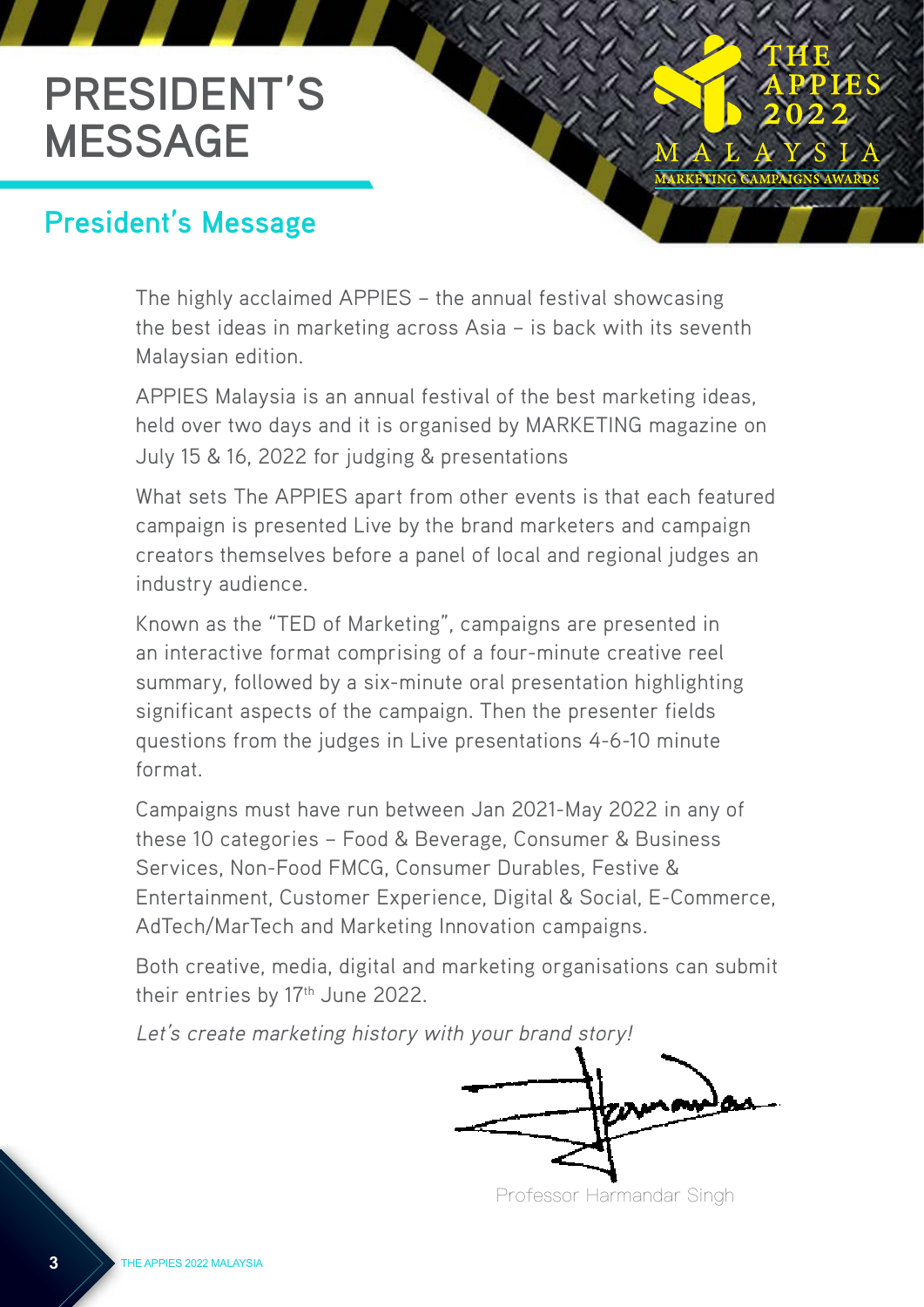## **WHO CAN PARTICIPATE**

### CREATIVE, MEDIA, DIGITAL & MARKETING AGENCIES

Showcase your campaigns to an audience that comprises the Who's Who of marketing. Intrigue your peers, clients and prospects as you bring them into your world, and the breakthrough thinking behind the strategies.

At the same time, embrace this opportunity to learn from your peers and industry players. Expand your horizons as the best advertising, marketing, media and digital minds in Malaysia share invaluable market know-how.

Discover what makes campaigns work and the real reasons why.

Take your skills to the next level on July 15 & 16, 2022.

### MARKETERS

Encourage your creative, media, digital and marketing agencies to present your campaign to the industry and increase the visibility manifold.

Better yet, share the stage and co-present your campaign, relating the creative process, campaign results and demonstrating how client-agency synergy can create spectacular marketing results.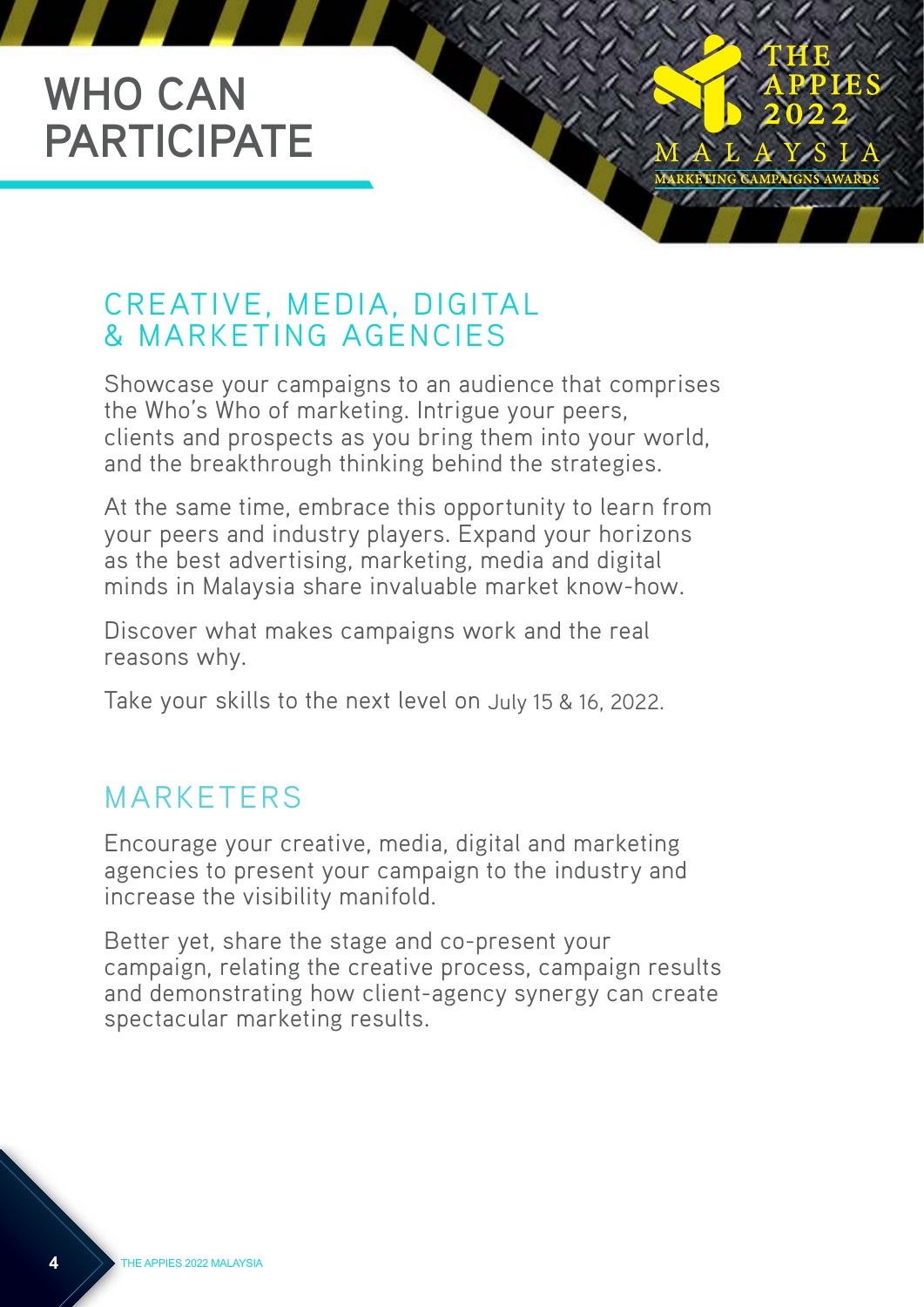## **CATEGORIES**













### **CATEGORIES**

#### **Best in Food & Beverage 1**

Food items, ie. packaged foods, groceries, confectionery, fruit snacks and others. All beverages, ie. beers, wines, soft drinks, juices, milk, water, etc.

#### **Best in Consumer & Business Services**

Financial, retail, travel, airlines, tourism. fast-food, quick service, casual dining, telco products, medical, dental care, education, etc. Includes businesses like E-Wallet, Tech & Business, business-to-business services, consultancy, courier, software/hardware management services, etc.

### **3**

**2**

**4**

**5**

**6**

**Best in Non-Food FMCG**

Detergents, paints, toiletries, over-the-counter drugs, remdies, beauty, personal care, healthcare, pharmaceuticals, wellness, etc.

#### **Best in Consumer Durables**

Includes electronics and all home appliances, mobile devices, home entertainment, cameras, computers, washing machines, apparel, accessories, watches, luxury items, property, cars, motorcycles, gasoline, motor oil, tyres, batteries, etc.

#### **Best in Festive & Entertainment**

Campaigns that showcase religious/cultural festivals and landmark events like Merdeka Day Includes all forms of entertainment, eg. movies, TV shows, podcasts, events, E-sports, gaming, etc.

#### **Best in Customer Experience**

Includes customer service, digital relationships and UX, activation, CRM, loyalty programmes, influencer marketing, retail innovations, experiential marketing, social good, customer engagement, partnerships, sponsorships, promotions, etc.



**9**

**10**

#### **Best in Digital & Social**

Campaigns that drive the brand on social, search marketing, contextual, websites, email, podcasts, EDMs, gaming, e-sports, messaging platforms, mobile, etc.

#### **Best in E-Commerce 8**

Campaigns by online retailers that use B2B, B2C, O2O (Offline to Online), Consumer-to-Consumer (C2C), Consumer-to-Business (C2B), Business-to-Administration (B2A), etc. Includes related products like, e-hailing, e-deliveries, e-wallets, e-travel, etc.

#### **Best in AdTech/MarTech**

Campaigns that deploy Programmatic, AI, VR, AR, data-driven thinking, relevant apps, IoT, 5G, analytics, etc.

#### **Best in Marketing Innovation**

Path-breaking campaigns that utilise omnichannel platforms including innovative technologies, insights and ideas that elevate the brand to new levels of impactful marketing excellence.

## **SPECIAL CATEGORIES**

(No submissions required)

- APPIES 2022 Rising Star Presenter of the Year (below 30)
- APPIES 2022 Trailblazing Presenter of the Year (above 30)
- APPIES 2022 Media Agency of the Year
- APPIES 2022 Advertising Agency of the Year
- APPIES 2022 Digital Agency of the Year
- APPIES 2022 Production Company of the Year
- APPIES 2022 Marketer of the Year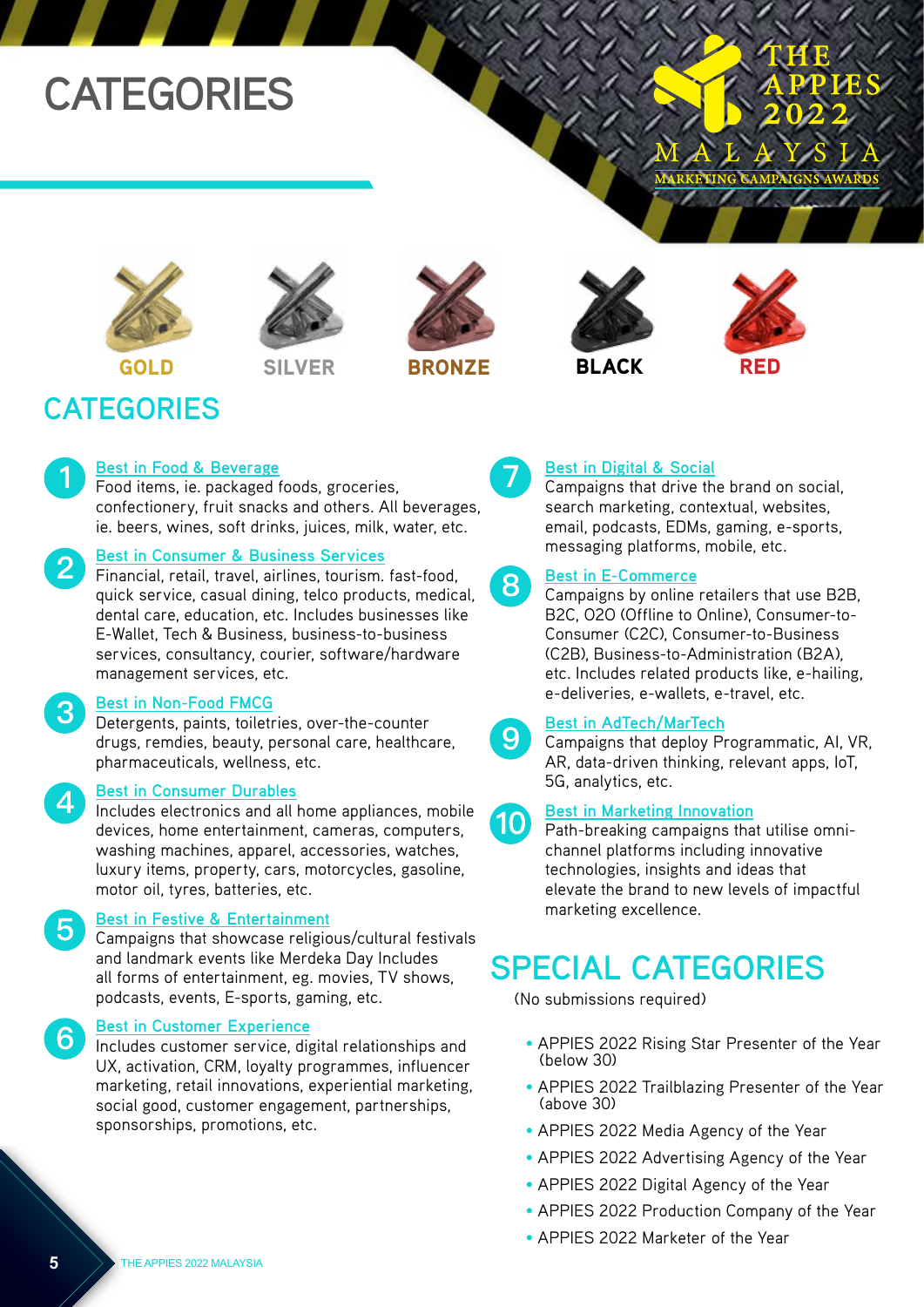## **ENTRY GUIDELINES**

### **LIVE PRESENTATION (4-6-10mins)**

All finalists will be required to send a presenter to present the campaign in person to a judging panel.

- i) Campaign Video (up to 4 minutes) Screening of campaign video
- ii) Presentation (up to 6 minutes) A live/video presentation of the business issue/challenge, strategy, creative idea/ execution and the results (demonstrating how the marketing communications contributed to results of the campaign)
- iii) Question & Answer (up to 10 minutes) The judging panel will pose questions relating to the campaign. (Presenters are encouraged to pre-empt questions and prepare beforehand so they have the necessary campaign information when queried)

#### **ELIGIBILITY PERIOD SUBMISSION DEADLINE**

Campaign entries must have run between Jan 2021-May 2022 (entries submitted in previous years cannot be entered again)

#### **HOW TO SUBMIT**

You can submit via online here: <https://appieawards.awardsengine.com>

### **PAYMENT DETAILS**

#### **ENTRY FEES**

RM 2,000 per entry submission

You can make your payment online via here: [https://marketingmagazine.com.my/event/appies-malaysia-2022/](https://marketingmagazine.com.my/event/appies-malaysia-2021/)

Sledgehammer Communications (M) Sdn Bhd 289967-W 22B, Jalan Tun Mohd Fuad 1, Taman Tun Dr. Ismail 60000 Kuala Lumpur, Malaysia

**BANK TRANSFER TO RHB BANK BERHAD** 2-14389-000-10505 (Swift Code: RHBBMYKL)

#### **CHEQUE PAYABLE TO: REGISTRATION & PAYMENT**

- Full payment is required upon submission.
- Submission without full payment will be treated as provisional.
- Payment can be made via a crossed cheque payable to Sledgehammer Communications (M) Sdn Bhd by 15 June, 2022.

17 June 2022: Submissions Deadline 1 July 2022: Announcement of Finalists 15 & 16 July 2022 : Judging & Presentations 12 August 2022: APPIES AWARDS NIGHT

**MARKETING CAM** 

Sledgehammer Communications (M) Sdn Bhd reserves the right to change or cancel the awards programme due to unforeseen circumstances.

Kindly email the payment slip/proof to Ms Rani ([rani@adoimagazine.com](mailto:rani@adoimagazine.com)) and please mention your campaign title and agency/company name.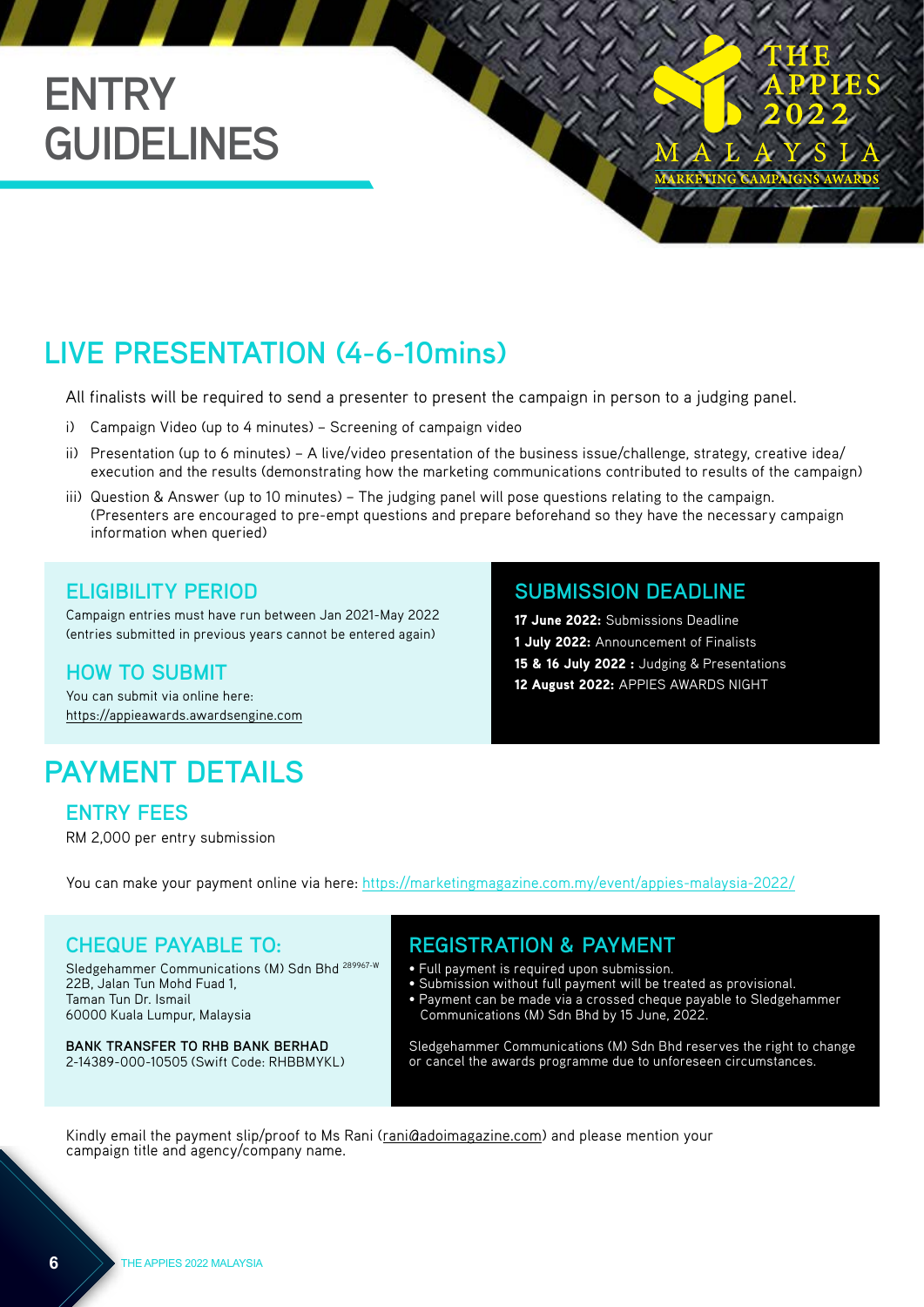## **ENTRY FORM**

### **Entry Details**

#### **CONTACT INFORMATION**

| <b>NAME</b>                                      |                                                               |                                                    |
|--------------------------------------------------|---------------------------------------------------------------|----------------------------------------------------|
| <b>DESIGNATION</b>                               |                                                               |                                                    |
| NAME OF AGENCY/ COMPANY                          |                                                               |                                                    |
| MOBILE NUMBER                                    |                                                               |                                                    |
| <b>EMAIL</b>                                     |                                                               |                                                    |
| ENTRANT'S COMPANY CLASSIFICATION<br>(CHOOSE ONE) | Advertiser<br><b>Advertising Agency</b><br>Interactive Agency | Media Agency<br><b>Production Company</b><br>Other |
| <b>CAMPAIGN DETAILS</b>                          |                                                               |                                                    |

#### **CAMPAIGN DETAILS**

CAMPAIGN TITLE NAME OF ADVERTISER/CLIENT NAME OF AGENCY/ COMPANY NAME OF BRAND

**MARKETING** 

### **CATEGORY**

Choose your category which best suits your campaign. Please list only one. It should be noted the organizers reserve the right to re-categorise your campaign if they feel another category is suitable.

| Best in Food & Beverage         | Best in Consumer & Business Services |
|---------------------------------|--------------------------------------|
| Best in Non-Food FMCG           | Best in Consumer Durables            |
| Best in Festive & Entertainment | Best in Customer Experience          |
| Best in Digital & Social        | Best in E-Commerce                   |
| Best in AdTech/MarTech          | Best in Marketing Innovation         |
| <b>MEDIA SPEND EXPENDITURE</b>  |                                      |

#### **MEDIA SPEND EXPENDITURE**

Media spending is extremely relevant to gauging a campaign's overall success. Please indicate media expenditures based on one of the following boxes:

Under RM1 Million **RM5** RM5 Million to RM10 Million



RM1 Million to RM5 Million **RM10** RM10 Million and over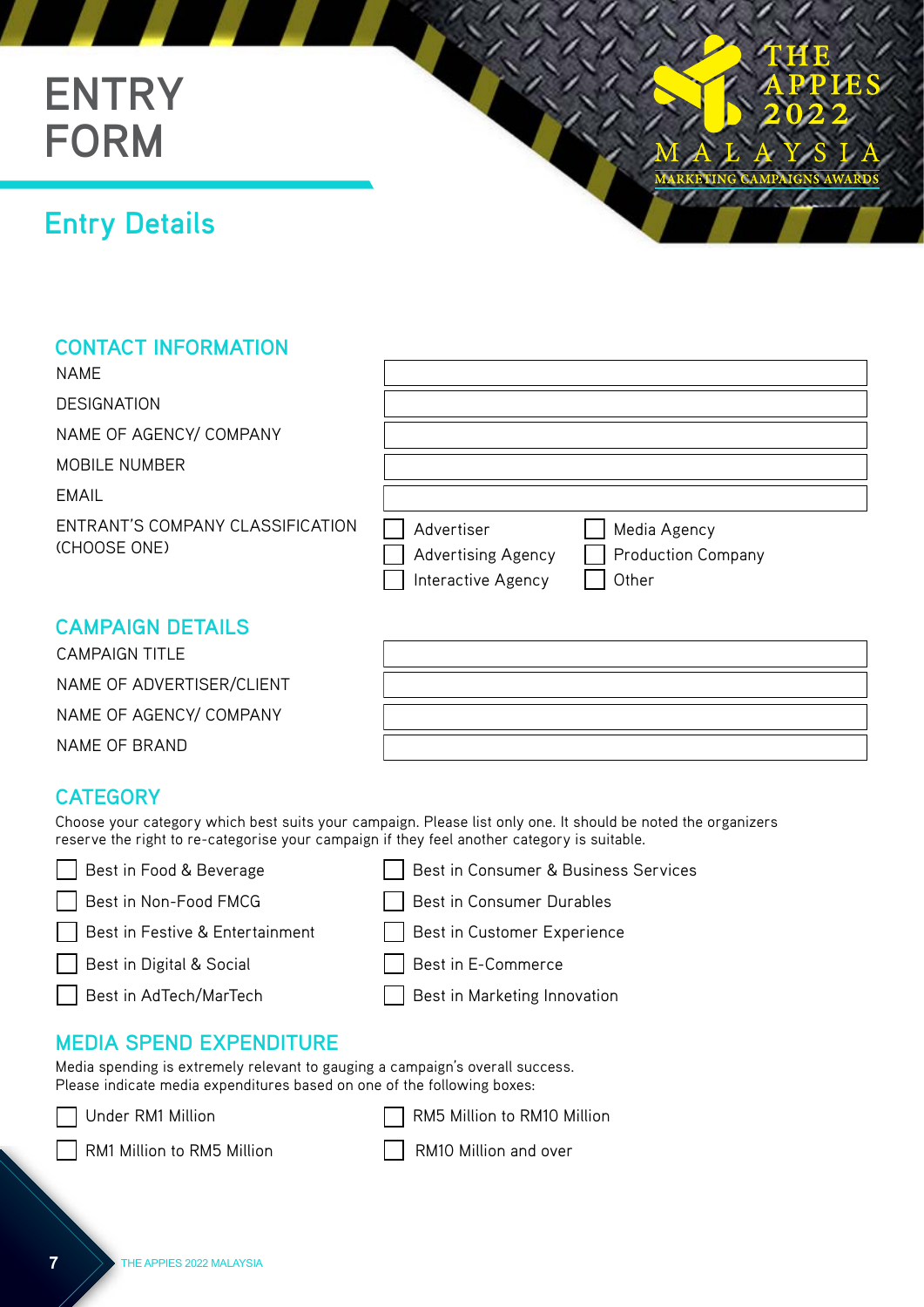## **ENTRY FORM**



Describe the difficulties faced, core idea and results of your campaign. Provide quantifiable data to make your case compelling. Be relevant and succint (font size:12).

#### **THE BUSINESS CHALLENGE (250 words max)**

**Online Submission:** <https://appieawards.awardsengine.com>

- Provide a brief nature, function and role of your product/service
- Objectives This should be quantifiable, be it a shift in perceptions, attitudes or behaviours
- Provide pre-campaign benchmarks
- Business context Include any relevant regulatory, competitive, or product/service-related challenges you overcame to achieve your campaign's goals

**MARKETING** 

#### **THE BIG IDEA (250 words max)**

**Online Submission:** <https://appieawards.awardsengine.com>

- The Core Idea This is not a tagline, nor a description of execution. It is a distillation of the core concept, your source of inspiration which could be a combination of brand, consumer and channel insight. It is best summarised in one sentence.
- The Communication Strategy Describe how the core idea was brought to life, and provide a rationale for your choice of communications touch points.

#### **THE RESULTS (250 words max)**

**Online Submission:** <https://appieawards.awardsengine.com>

- Campaign targets Business targets
- 
- Qualitative results such as competitive reactions, awards and publicity garnered

#### **CAMPAIGN SYNOPSIS (150 words max)**

**Online Submission:** <https://appieawards.awardsengine.com>

#### **PRESENTER**

| NAME OF PRESENTER  |               |       |  |
|--------------------|---------------|-------|--|
|                    |               |       |  |
| <b>DESIGNATION</b> | MOBILE NUMBER | EMAIL |  |
|                    |               |       |  |
| <b>COMPANY</b>     |               | AGE   |  |
|                    |               |       |  |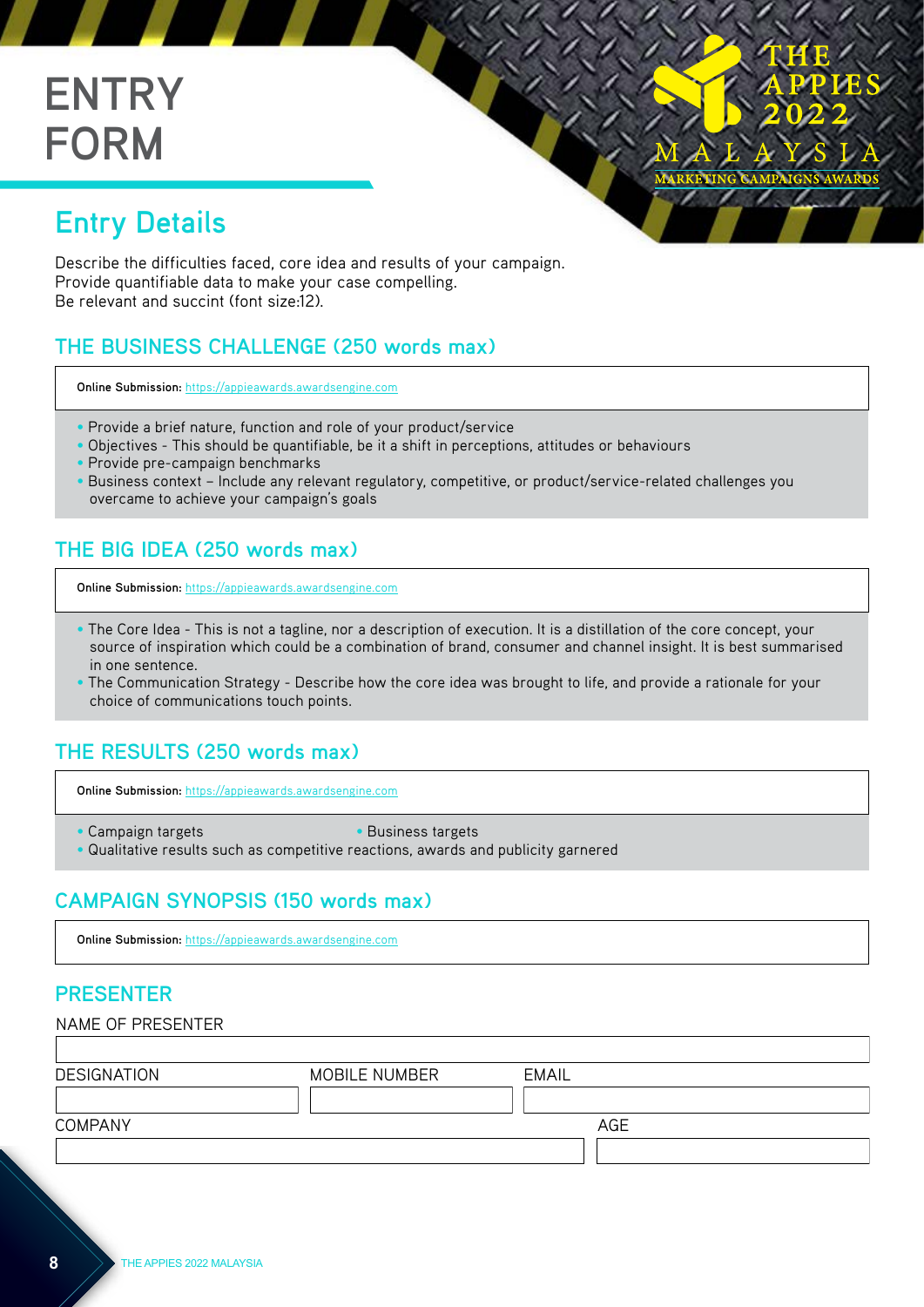## **ENTRY FORM**

### **Credits**



NAME

COMPANY & DESIGNATION

EMAIL

NAME

COMPANY & DESIGNATION

EMAIL

NAME

COMPANY & DESIGNATION

EMAIL

NAME

COMPANY & DESIGNATION

EMAIL

**TROPHY DESCRIPTION**

CATEGORY

ADVERTISER

AGENCY/ COMPANY

**AGENCY** (maximum of four names) **CLIENTS** (maximum of four names)

**MARKETING** 

NAME

COMPANY & DESIGNATION

EMAIL

NAME

COMPANY & DESIGNATION

EMAIL

NAME

COMPANY & DESIGNATION

EMAIL

NAME

COMPANY & DESIGNATION

EMAIL

**9** THE APPIES 2022 MALAYSIA